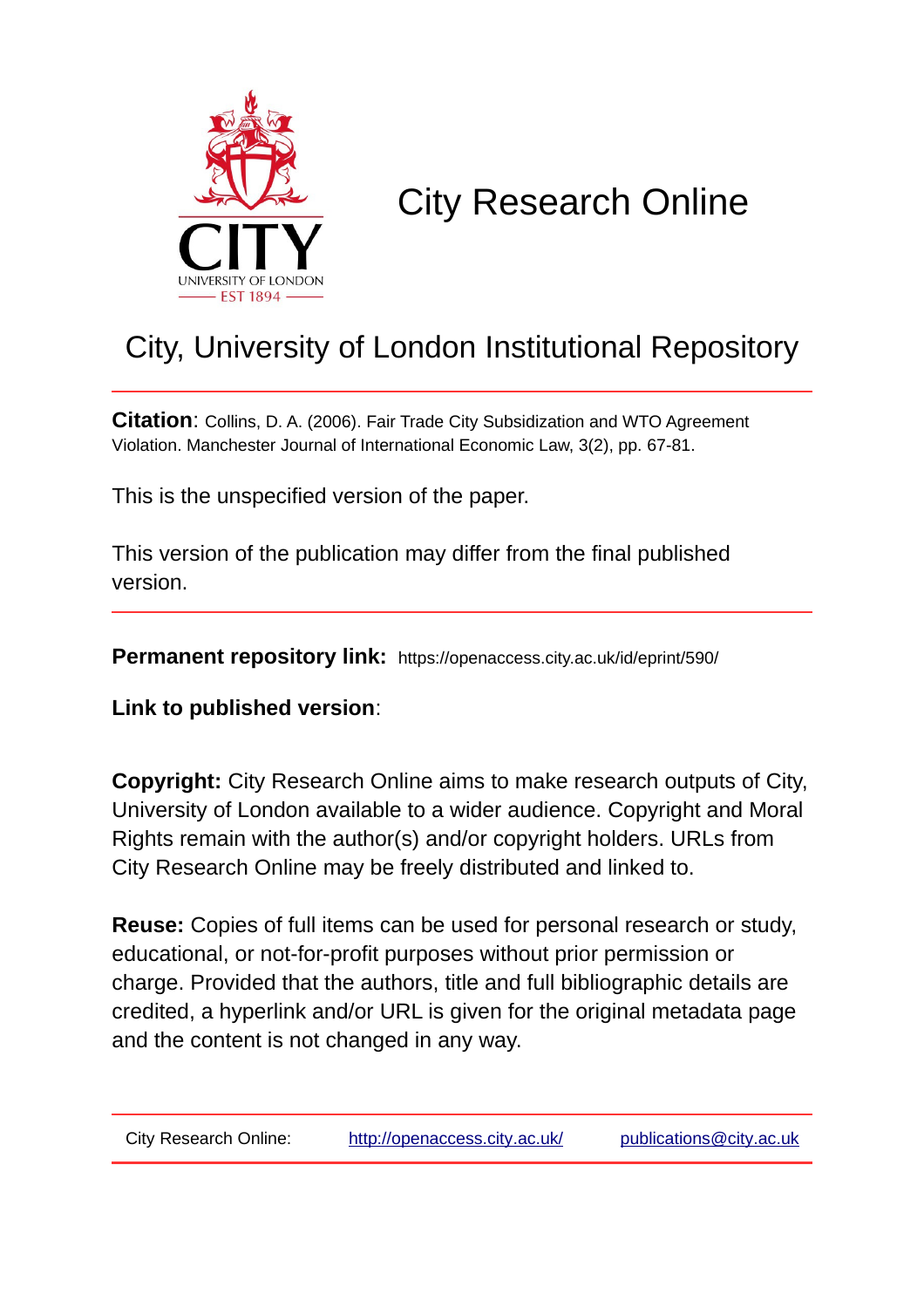#### by David Collins<sup>\*</sup>

### **I) Introduction**

Fairtrade is a product designation which denotes that a good's original producers have obtained a minimum price that allows for their healthy living conditions and reinvestment into sustainable production. In the UK and many other developed countries, Fairtrade appears as a consumer label on products indicating that the goods conform to this production standard. Sellers of the goods in the UK are granted licenses by the Fairtrade Labelling Organizations International ('FLO'), a private body partially funded by the European Commission, so that sellers can display the Fairtrade logo in conjunction with their products, which are sourced from producers whose working conditions and income levels conform to the organization's standards. Currently FLO has certified more than one million producers worldwide in 58 developing countries located in Africa, Asia and Latin America.<sup>1</sup> In the UK the most common Fairtrade products are commodities such as coffee and bananas, although some firms sell products as diverse as Fairtrade clothing and jewellery. Although even proponents of Fairtrade acknowledge that it may harm producers in developing countries because of stimulating over-supply ultimately leading to price reductions in commodities such as coffee<sup>2</sup>, it enjoys wide popularity among consumers in prosperous nations who are willing to pay more for products because of the conditions in which they are produced. Sales of Fairtrade goods in the UK, the world's leading

<sup>∗</sup> Lecturer, City University London Law School, BA, JD (Toronto), MSc, BCL (Oxon) <david.collins@utoronto.ca>

 $<sup>1</sup>$  <www.fairtrade.net> (June 2006)</sup>

<sup>&</sup>lt;sup>2</sup> J Draeger "Perking Up the Coffee Industry Through Fair Trade" 11 Minnesota Journal of Global Trade 337 (2002) at 368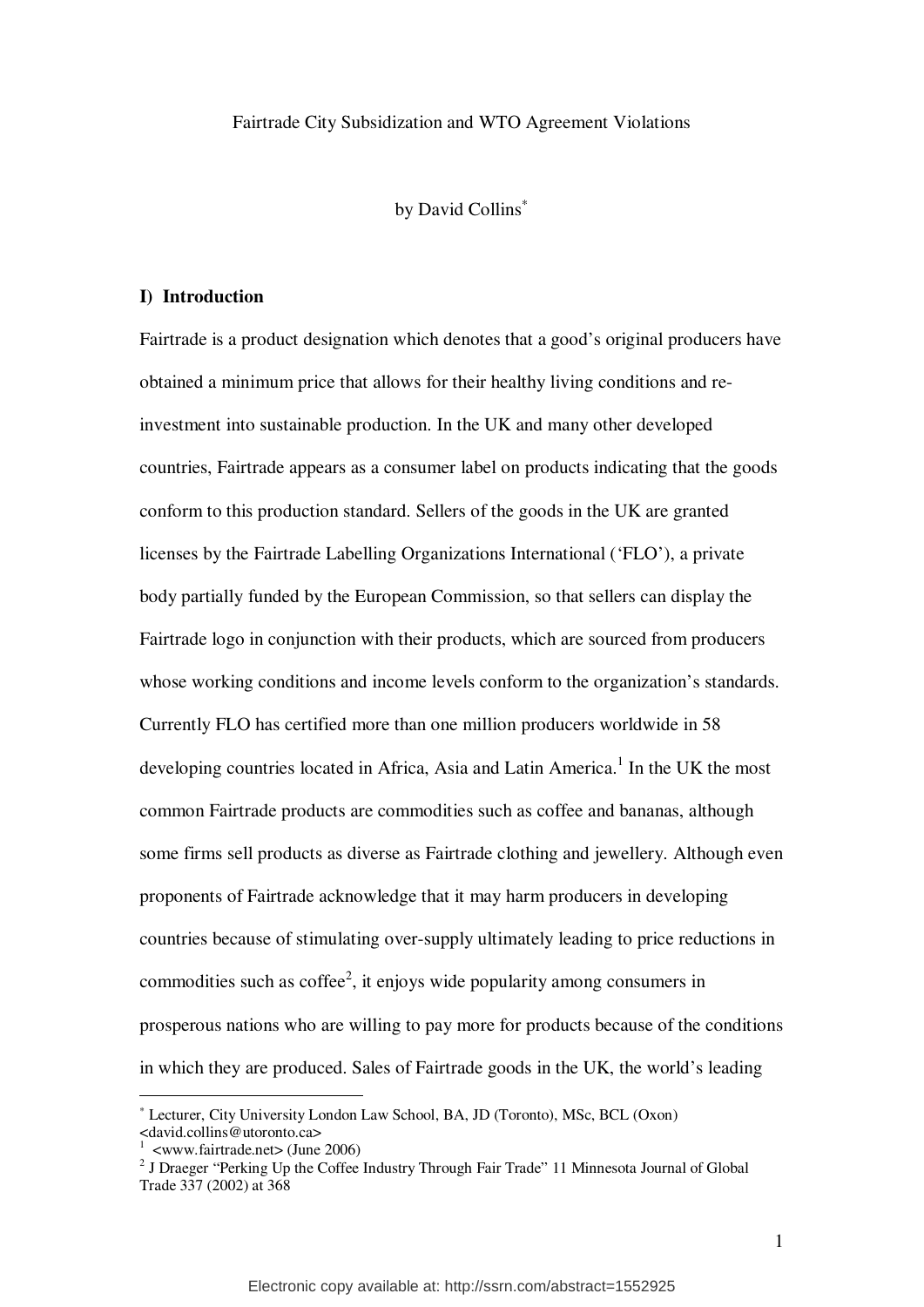Fairtrade market, amounted to £195 m in  $2005<sup>3</sup>$  and have become a prominent feature of 21st century "ethical consumerism", which as Andrew Fagan explains "offers the promise of transforming consumption … into a means for enhancing rather than restricting human rights."<sup>4</sup>

The aims of Fairtrade are undeniably laudable and its effects are probably beneficial to some, but the legality of Fairtrade in the context of international trade regulation is far from certain. That Fairtrade has largely escaped academic commentary has been explained by its informality – it is seen as a cultural rather than an economic activity.<sup>5</sup> This brief article will consider one aspect of Fairtrade that is identifiably formal and of questionable legitimacy: the existence of local government policies in the UK that assist Fairtrade licensed goods and in so doing hinder sales of the non-Fairtrade goods with which they compete. These policies fall foul of World Trade Organization (WTO) agreements which ensure that like products are treated in a non-discriminatory manner irrespective of their country of origin. Specifically, this article will argue that the Fairtrade City program is an illegal subsidization that amounts to *de facto* discrimination by country of origin, a clear violation of the General Agreement on Tariffs and Trade, 1994 ('GATT', incorporating the text of GATT, 1947) Most Favoured Nation principle<sup>6</sup> (MFN). Potential WTO violations involving labelling and government procurement will also be considered briefly. We will begin by outlining the Fairtrade City regime.

# **B) Fairtrade Cities**

 3 <http://www.fairtrade.org.uk/about\_sales.htm> (June 2006)

<sup>4</sup> "Buying Right: Consuming Ethically and Human Rights" in J Dine and A Fagan eds. *Human Rights and Capitalism: A Multidisciplinary Perspective on Globalization* (Edward Elgar Publishing, Cheltenham, 2006) at 115.

<sup>&</sup>lt;sup>5</sup> A Groos "International Trade and Development: Exploring the Impact of Fair Trade Organizations in the Global Economy and the Law" 34 Texas International Law Journal 379 (1999) at 401. 6 GATT 1947, Article I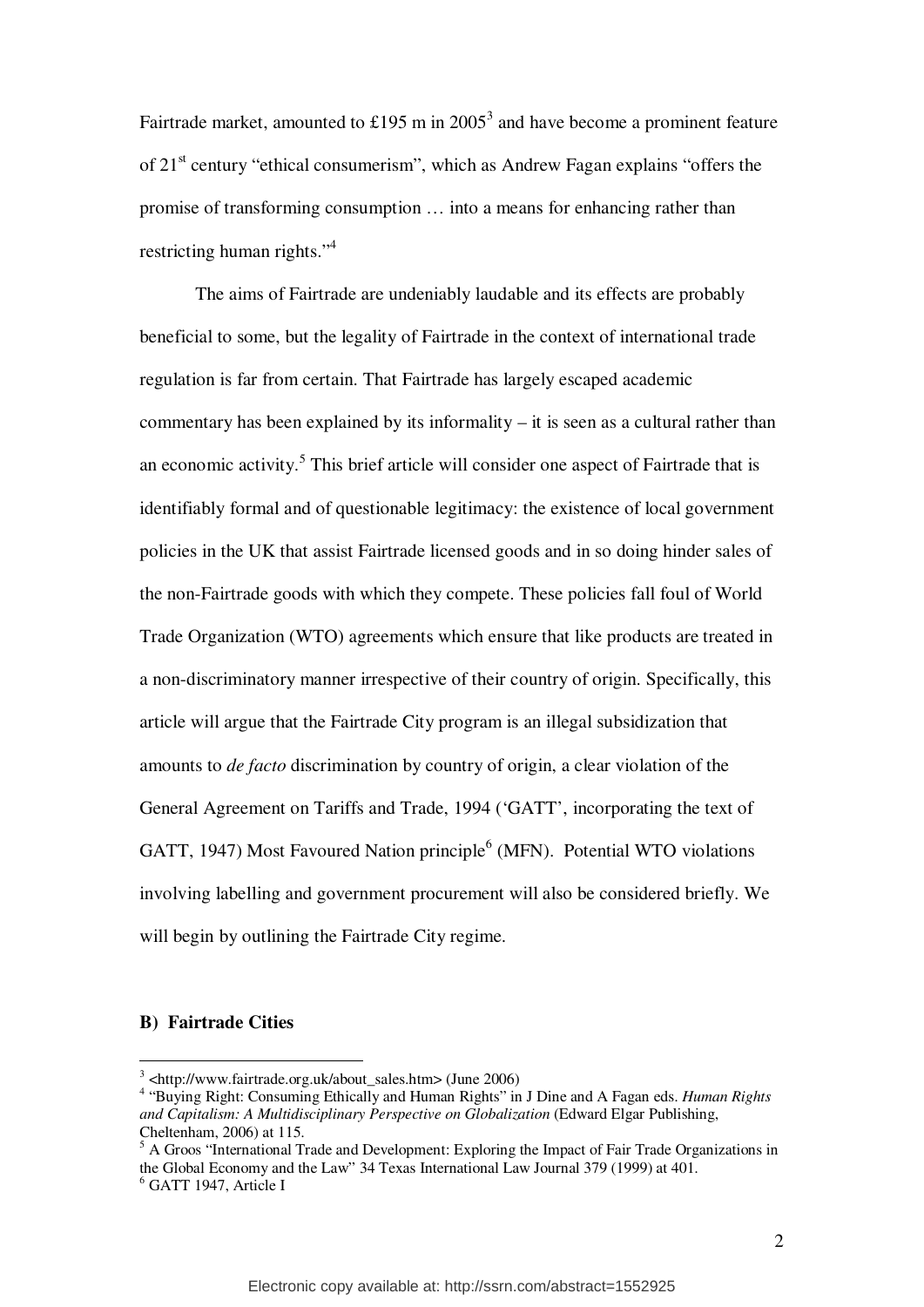In order to become designated as a Fairtrade City the Fairtrade Foundation requires

that the town council of a candidate city support local Fairtrade industry in the

following five ways:

1. The local council must pass a resolution supporting Fairtrade, and serve Fairtrade coffee and tea at its meetings and in offices and canteens.

2. A range of Fairtrade products must be readily available in the area's shops and served in local cafés and catering establishments (targets are set in relation to population).

3. Fairtrade products must be used by a number of local work places (estate agents, hairdressers etc) and community organisations (churches, schools etc).

4. The council must attract popular support for the campaign.

5. A local Fairtrade steering group must be convened to ensure continued commitment to Fairtrade City status.<sup>7</sup>

United Kingdom cities which have adopted these policies and have achieved the designation include Leeds, Edinburgh, Southampton, Newcastle, York, and more than twenty smaller boroughs, including some in London. Although the economic impact of such measures may ultimately be limited because of the small number of Fairtrade products sold relative to equivalent goods in general, the policies violate the WTO's Agreement on Subsidies and Countervailing Measures ('ASCM'). Through the Fairtrade City regime, local governments have adopted a policy by which goods of a certain origin (ostensibly meaning produced in a certain manner but by necessary implication also meaning from certain countries) are placed at an advantage relative to goods from other international producers (as well as local producers) who are not Fairtrade certified. This amounts to *de facto* discrimination that is oddly *against* like

<sup>&</sup>lt;sup>7</sup> As taken from the "Fairtrade in Leeds" website <http://www.fairtradeleeds.org/fairtradecity.htm>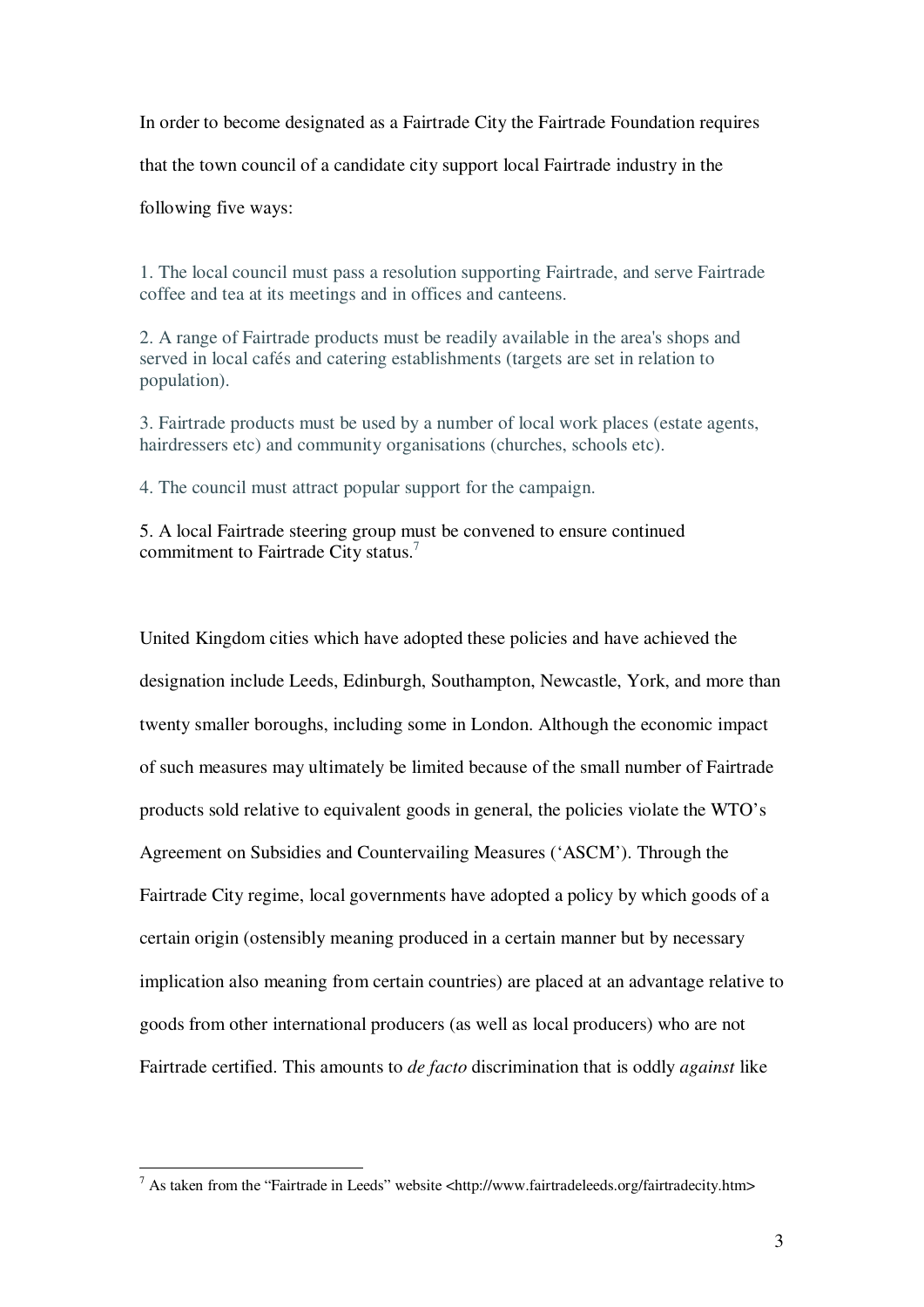domestic products<sup>8</sup> but more importantly, among different nations, breaching MFN obligations.

# **C) Fairtrade City policies as Actionable Subsidies**

Fairtrade City policies which favour imported goods from Fairtrade producers may have the effect of reducing the sale of imports of similar goods from non-Fairtrade sources. This situation is encompassed by the  $GATT<sup>9</sup>$  requirement that any 'subsidy' by a Member (of the WTO) that has the effect of reducing imports into that Member's territory requires notification to all Contracting Parties of the extent of the subsidy and if serious prejudice has resulted to another Member, then consultations should occur with the objective of limiting the subsidy. The Agreement on Subsidies and Countervailing Measures ('ASCM') outlines the definition of a subsidy:

For the purpose of this Agreement, a subsidy shall be deemed to exist if:

| (a)(1) |       | there is a financial contribution by a government or any public |
|--------|-------|-----------------------------------------------------------------|
|        |       | body within the territory of a Member (referred to in this      |
|        |       | Agreement as "government"), i.e. where:                         |
|        | (iii) | a government provides goods or services other than general      |
|        |       | infrastructure, or purchases goods;                             |
|        |       | and                                                             |
| (b)    |       | a benefit is thereby conferred. <sup>10</sup>                   |

As public bodies, Fairtrade Cities violate this provision in two ways. First, the government provides the service of marketing Fairtrade goods through 'the attraction of popular support' including in some cities posters, newsletters or the preparation and distribution of a list of Fairtrade goods providers.<sup>11</sup> This free advertising, which is

<sup>&</sup>lt;sup>8</sup> Which is counterintuitive to the National Treatment prohibition imposed by GATT Article III

<sup>9</sup> Article XVI

 $^{10}$  Article 1.1  $\,$ 

<sup>&</sup>lt;sup>11</sup> See eg Fairtrade Newcastle website above note 6 and Fairtrade Hull website: <https://www.fairtradehull.org.uk> (June 2006)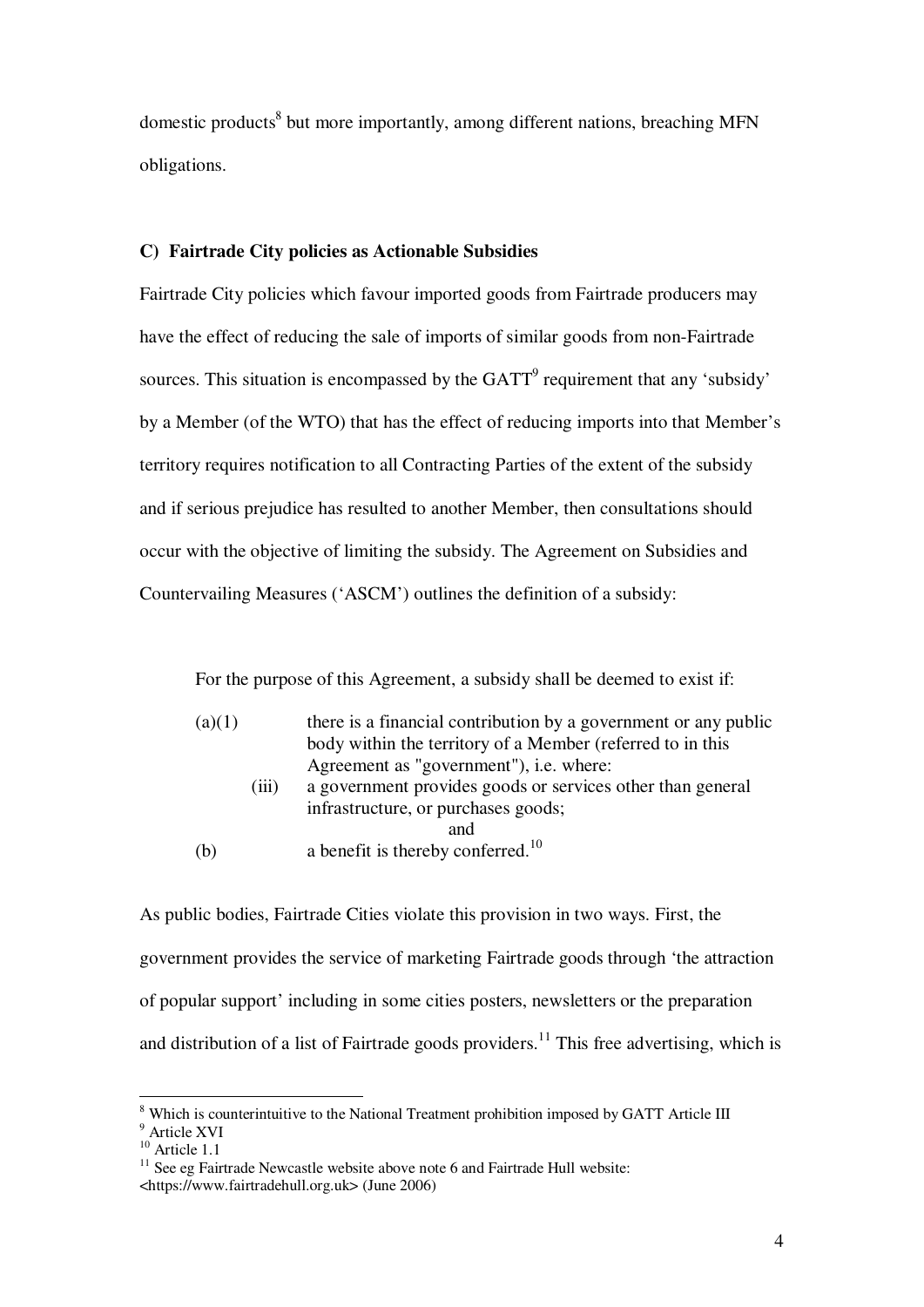not extended to non-Fairtrade goods, amounts to a significant cost saving for Fairtrade producers and therefore is an indirect 'benefit'. Second, local councils purchase Fairtrade goods, as seen in the policy on serving coffee and tea at council meetings and on council premises. The requirement that Fairtrade products be used by other community organizations such as churches contributes to this benefit, as more Fairtrade goods are sold resulting in more profit to the retailers and producers irrespective of objective criteria such as price or quality of their wares. We can infer that without the trade distorting effects of this subsidy, non-Fairtrade goods in the UK would be able to compete equally with Fairtrade goods.

 These subsidies would likely not fall into the 'Prohibited' classification because they are not contingent on export performance nor upon the use of domestic over imported goods. However, Fairtrade City subsidies may be 'Actionable.' This designation requires the subsidy's characterization as 'specific' as defined by the  $ACSM<sup>12</sup>$  which states that 'where the granting authority, or the legislation pursuant to which the granting authority operates, explicitly limits access to a subsidy to certain enterprises, such subsidy shall be specific.'<sup>13</sup> Fairtrade City policies provide the abovementioned subsidies only to enterprises that are licensed by the Fairtrade mark. All enterprises are not 'automatically eligible'<sup>14</sup> because they must meet certain standards of production imposed by the FLO, one of which is that the imported goods must originate in developing countries. Fairtrade City subsidies are therefore specific and Actionable.

 Actionable subsidies as specified by the ASCM are subsidies which lead to 'adverse effects' of another Member. Adverse effects can consist either of 'injury to the domestic industry of another member'; 'nullification or impairment of benefits

 $12$  Article 2.1

 $13$  Article 2.1 a)

 $14$  Article 2.1 b)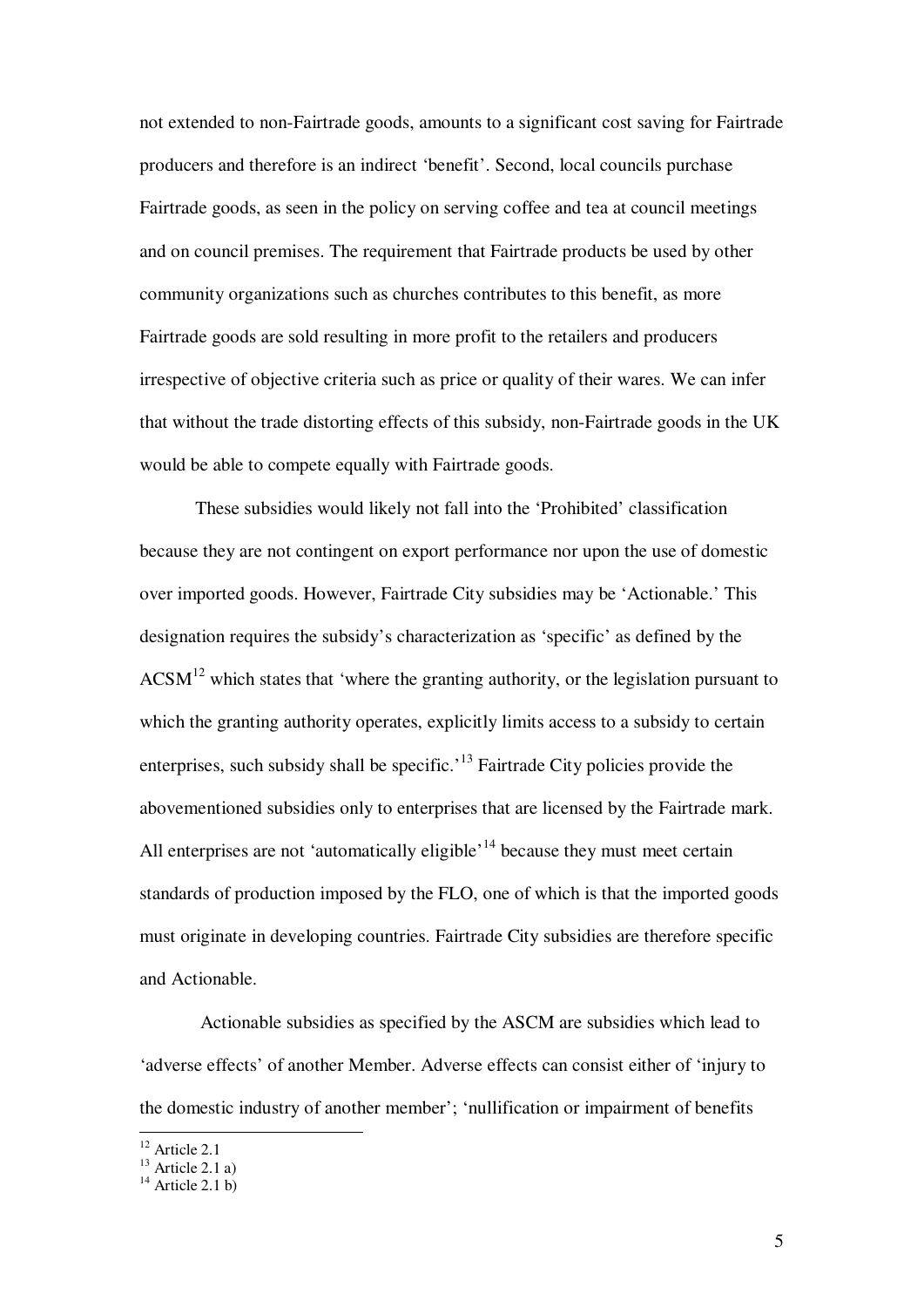accruing directly or indirectly to other Members'; or 'serious prejudice to the interests of another member.'<sup>15</sup> The ASCM elaborates that serious prejudice includes situations where the effect of the subsidy is 'to displace or impede the imports of a like product of another Member into the market of the subsidizing Member'<sup>16</sup> or also if there are 'lost sales in the same market.'<sup>17</sup> It must therefore be shown that non-Fairtrade firms were selling the same goods and second, that sales had decreased because of the local council's assistance to Fairtrade goods. The words 'another' and 'other' indicate that the provision on specificity is concerned with MFN: damage done to other producers in other countries that have not been certified and whose sales in the UK suffer as a consequence. Thus, for example, the United States would need to show that sales of its cotton in the UK were diminished because of Fairtrade City policies advocating the purchase of Fairtrade cotton from India. Whether a situation like this has actually occurred would require further research, but there is clearly a perception of injury based upon unequal treatment.

The ASCM's provisions on Actionable Subsidies do not apply to measures assisting agricultural products because the Agreement on Agriculture establishes that domestic support for agriculture is deemed non-Actionable and exempt from remedial action.<sup>18</sup> However the Agricultural Agreement's use of the word 'domestic' implies that this exception was meant to cover situations where a Member's subsidies assisted its own producers (as normal for a subsidy), not situations such as Fairtrade Cities where subsidies assist producers, seemingly counter-intuitively, from other Member states. Secondly, even if the Agricultural Agreement does exempt Fairtrade City

 $15$  Article 5

 $16$  Article 6.3 a)

 $17$  Article 6.3 c)

<sup>&</sup>lt;sup>18</sup> Article 13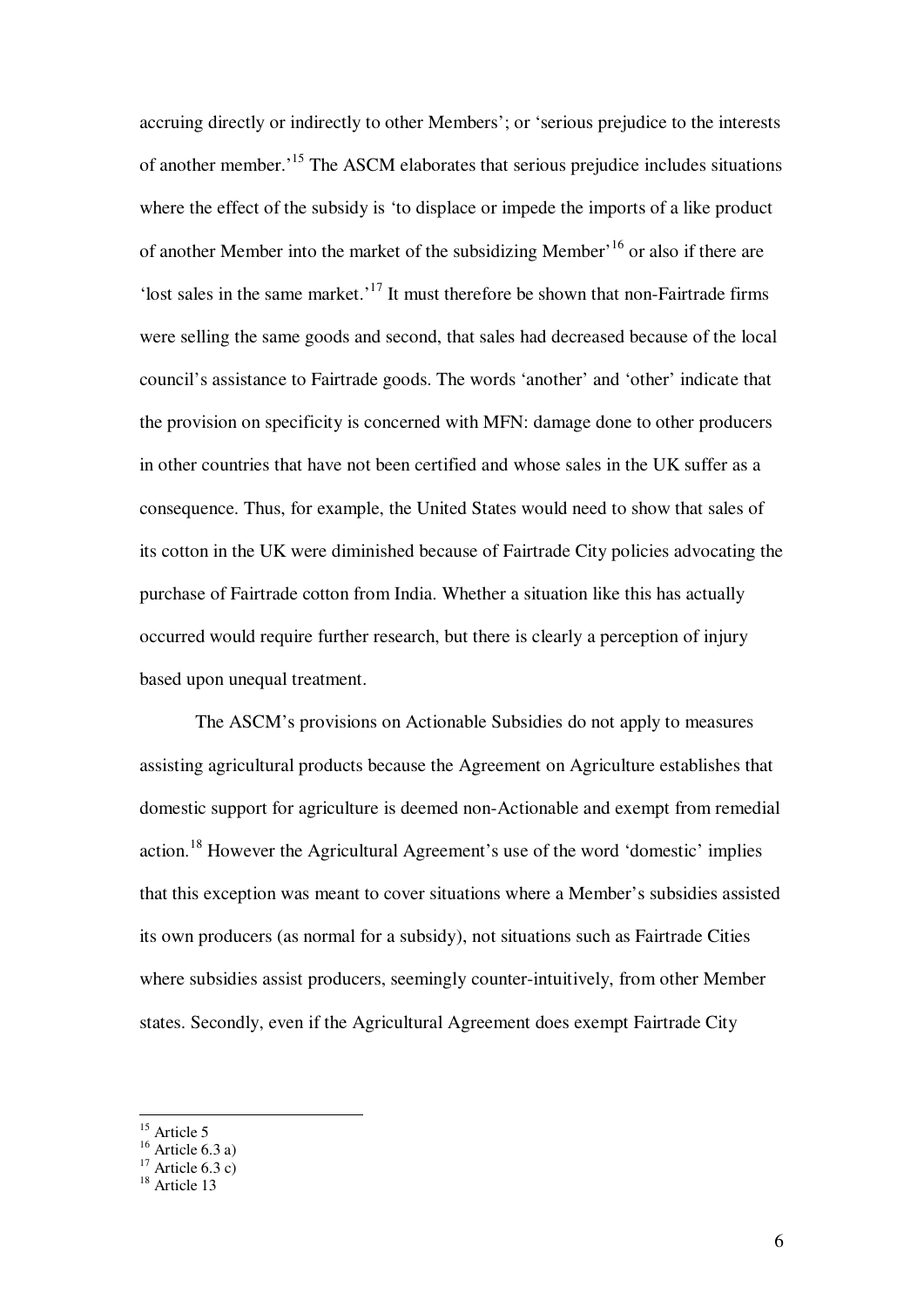subsidies, it does so only for agricultural products and not Fairtrade goods such as jewellery or clothing, which are becoming increasingly popular.

# **D) Remedies**

As Actionable Subsidies, Fairtrade City policies allow for international challenge under the WTO dispute settlement mechanism $19$  and the imposition of Countervailing Duties under national law<sup>20</sup> provided that a causal link is established between the subsidy and the calculable injury.<sup>21</sup> As suggested above, Fairtrade City policies which discriminate by production method (ie. disadvantaged sources) amount to a *de facto* violation of MFN: the Fairtrade designation is not available to producers from all Members, but only those in the developing world – goods from some Members are treated preferentially relative to others. Thus a Member which has no Fairtrade certified producers, such as Canada, might launch a complaint through the WTO Dispute Settlement Body ('DSB') against the EU because Canada's exports of certain goods to the UK are disadvantaged relative to goods from other Members which produce equivalent Fairtrade certified goods. The discrimination is rooted in the failure of the FLO to certify goods exported from developed nations. Consumers may assume that all goods produced within an economically strong nation are done so by people who are earning a fair wage and living well, but this disregards disadvantages suffered by particular regions or groups within those nations. The moral (if not the economic) justification for Fairtrade could be extended to impoverished producers such as North American aboriginals, but it is doubtful that goods from these sources would ever be Fairtrade certified because of the FLO's focus on the developing world.

<sup>&</sup>lt;sup>19</sup> ASCM Article 7

<sup>&</sup>lt;sup>20</sup> GATT Article VI

 $^{21}$  As required by Article 10-23 of the ASCM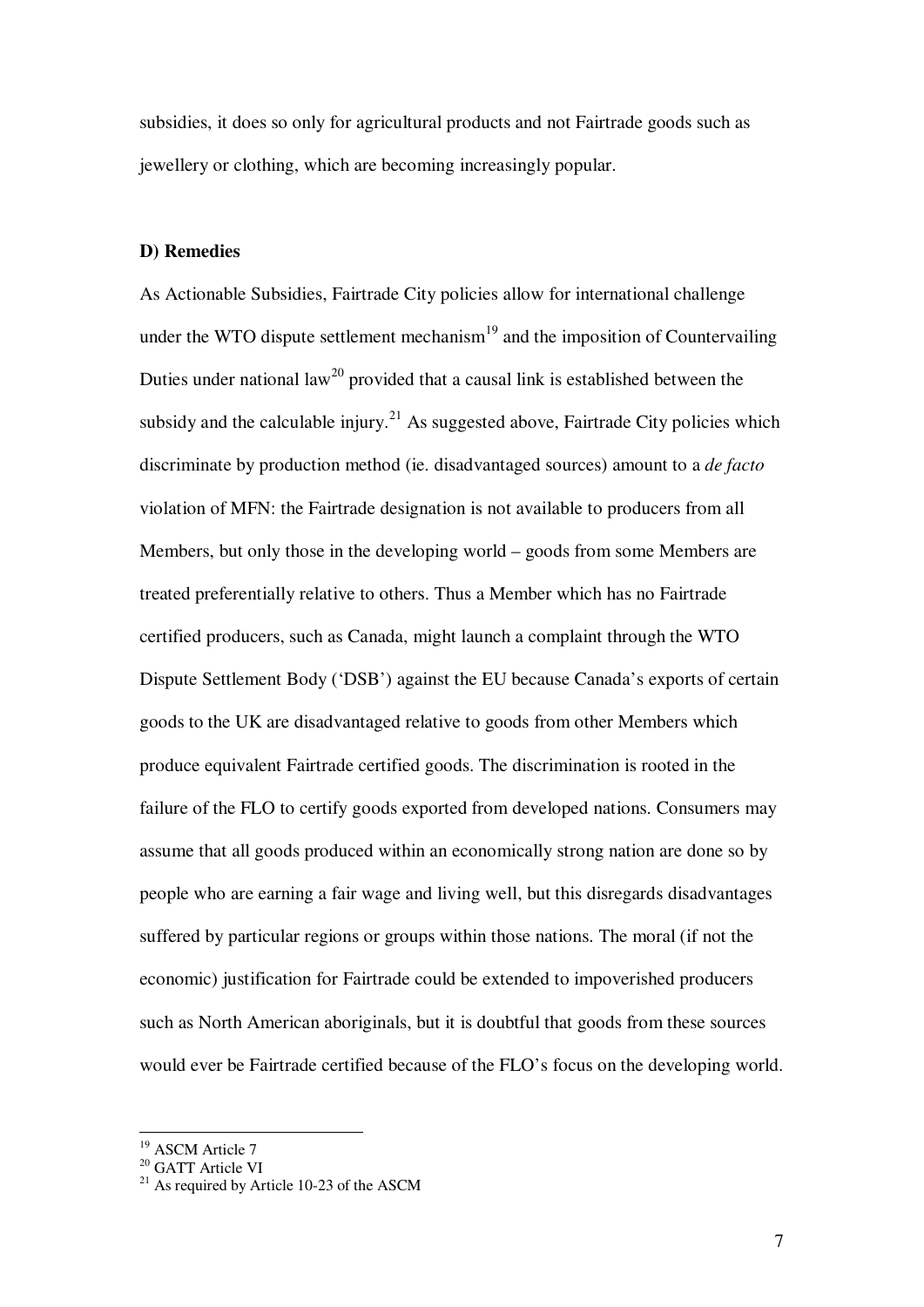The remedies available to a Member state which has been injured or whose benefits have been nullified or impaired due to Fairtrade City policies would be first to request consultation under the ASCM.<sup>22</sup> Such consultations would aim at achieving a 'mutually agreed solution'<sup>23</sup> to the discrimination. If this stage is not fruitful then the formal Dispute Settlement Process would be engaged and were a Panel to find that subsidization had in fact caused injury then the subsidizing member would be required to 'take appropriate steps to remove the adverse effect or …withdraw the subsidy.<sup> $24$ </sup> The remedy with the sharpest teeth, Countervailing Measures, appears to be unavailable to a Member injured by Fairtrade City policies because the ASCM speaks of this remedy in conjunction with domestic injuries resulting from subsidized *imports*<sup>25</sup> which does not apply to Fairtrade City assistance to goods sold within the UK, the effect of which is exclusively related to the reduction of sales for certain foreign goods. For example Japan could not impose duties on imported Fairtrade products from Members whose goods have been subsidized in the UK as the result of Fairtrade City measures.

# **E) Exceptions for Developing Country Assistance and General Exceptions**

The WTO regime contains numerous provisions to assist developing country Members. Among the most significant of these is Part IV of GATT which requires that developed countries shall grant 'more favourable and acceptable conditions of access to world markets<sup> $26$ </sup> for products from the developing world and 'give active consideration to the adoption of other measures [other than reduced tariffs] designed to provide greater scope for the development of imports from less developed

 $22$  Article 7.1

<sup>&</sup>lt;sup>23</sup> Article 7.3 ASCM

<sup>&</sup>lt;sup>24</sup> ASCM Article 7.8

 $^{25}$  ASCM Articles 10 and 11.2

<sup>&</sup>lt;sup>26</sup> GATT Article XXXVI.4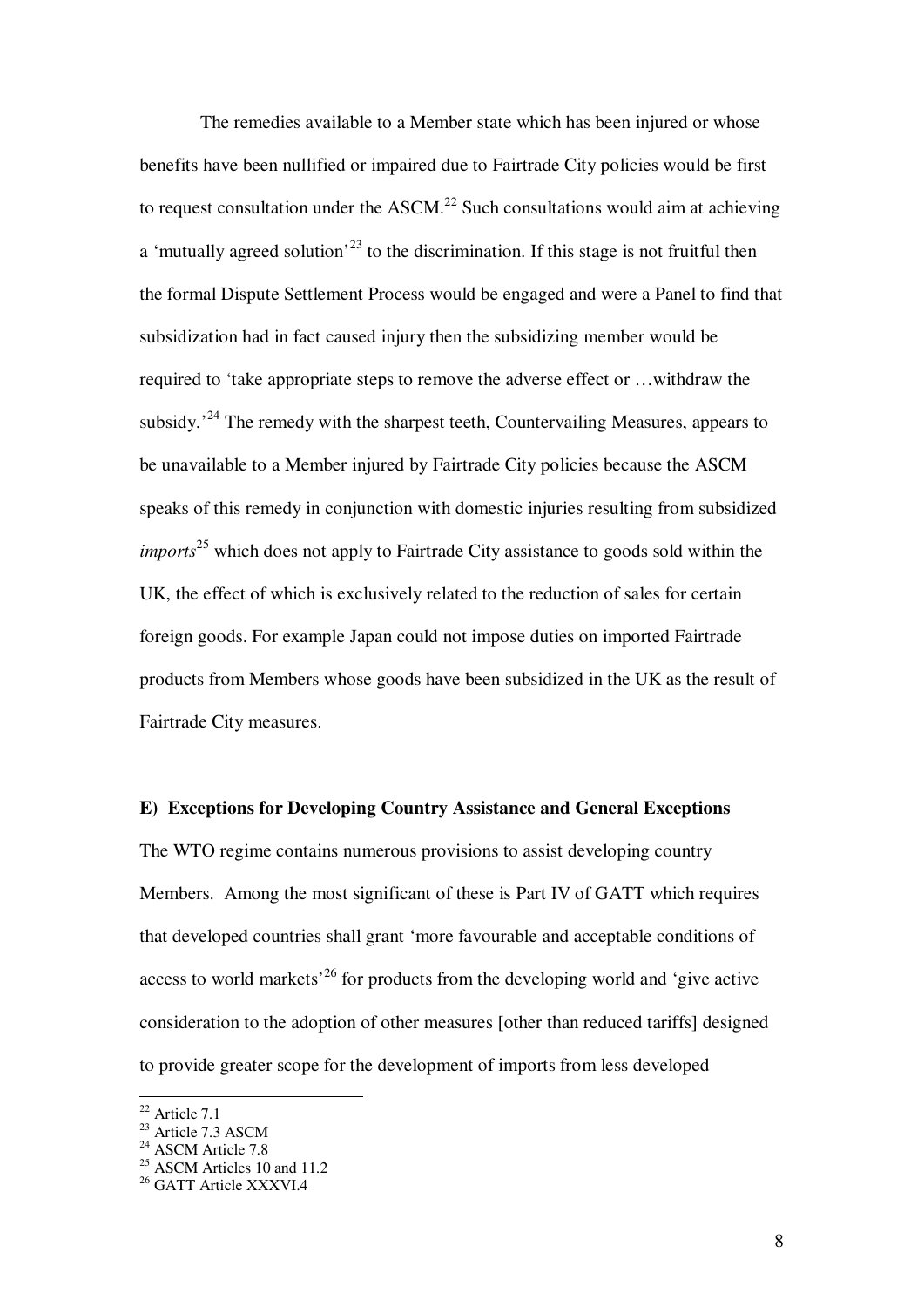contracting parties.'<sup>27</sup> Part IV of GATT was elaborated upon in the CONTRACTING PARTIES: Differential and More Favourable Treatment Reciprocity and Fuller Participation of Developing Countries decision.<sup>28</sup> This allows WTO Members to accord more favourable treatment to developing countries as a departure from the Most Favoured Nation principle. The broad language of 'other measures' from GATT IV and 'special treatment'<sup>29</sup> from the CONTRACTING PARTIES decision may permit such actions as are seen in Fairtrade City regimes to assist the performance of goods from the developing world. However such advantageous treatment is subject to the requirement that no 'undue difficulties' are suffered by other contracting parties.<sup>30</sup> It might be difficult to argue that marketing assistance for Fairtrade goods amounts to an undue difficulty for non-Fairtrade goods, but a policy which prohibits outright both the sale of non-Fairtrade coffee on government premises or the use of non-Fairtrade coffee at government meetings might seem to do so. The flexibility of the concept of 'undue difficulty' would seem to grant a developed Member which supplies non-Fairtrade goods ample room to require consultations with Members imposing the measure as permitted within the CONTRACTING PARTIES decision.<sup>31</sup>

 Moreover, it is unlikely that developing country exceptions would exempt Fairtrade City policies from strict GATT adherence for two reasons. First, it must be acknowledged that much of the benefit that local councils bestow upon Fairtrade goods is enjoyed by retailers in the developed world who use the Fairtrade label as a promotional tool. Policies which assist these firms should accordingly not fall under the umbrella of protection afforded by developing world concessions. Second, it is

<sup>&</sup>lt;sup>27</sup> Article XXXVII.3b.

<sup>&</sup>lt;sup>28</sup> L/4903 (28 November 1979) [hereinafter CONTRACTING PARTIES]

 $29$  Section 2 d.

 $30$  Section 3 a.

 $31$  Section 4 b.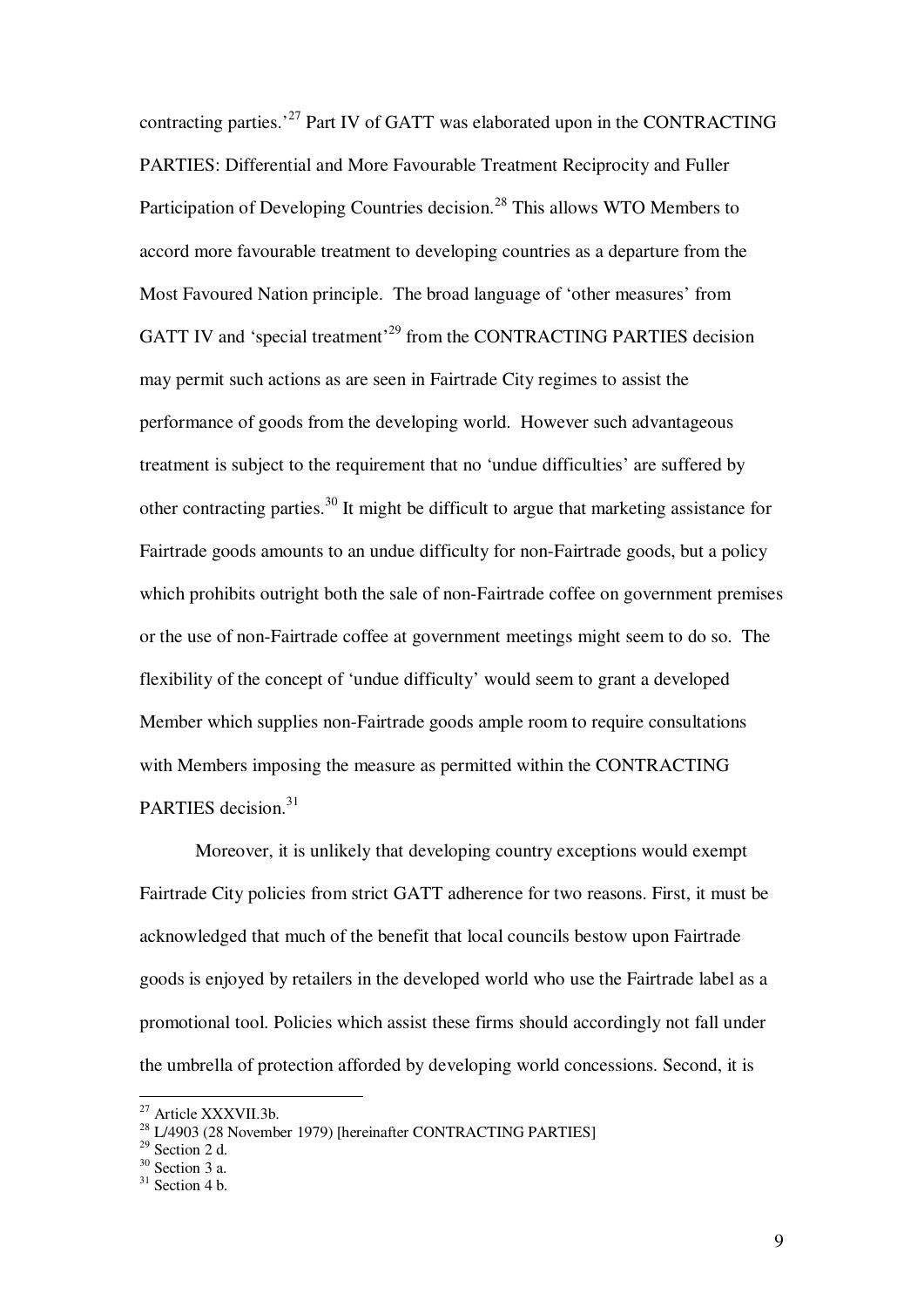uncertain that Fairtrade as a philosophy is truly in-line with the WTO's goal of long term market advancement of economically weak countries. Rather, Fairtrade policies encourage destructive dependence by the developing world upon primary goods that cannot ensure these nations' long-term economic prosperity. While noting that market access for these primary goods should be fostered the Part IV of GATT also provides:

The rapid expansion of the economies of the less-developed contracting parties will be facilitated by a diversification of the structure of their economies and the avoidance of an excessive dependence on the export of primary products. $32$ 

This should operate as an overarching principle through which all WTO agreements are interpreted. Fairtrade's devotion to goods such as coffee and textiles, which may help certain small suppliers in the short term, may damage the economies of developing nations by inhibiting market expansion into sectors that will ultimately yield higher income and provide greater stability, such as manufactured goods. Thus, until it can be empirically established that Fairtrade is actually helping the economies of disadvantaged nations on a macroeconomic scale, GATT violative Fairtrade City policies should not be saved by the WTO's exemptions for assistance to developing country members.

 It appears unlikely that the General Exceptions to GATT under Article XX would afford protection to Fairtrade City violations. The most likely of the enumerated grounds which would cover Fairtrade City regulations are probably the protection of public morals<sup>33</sup> or the protection of human life or health.<sup>34</sup> It is difficult to envision that the altruistic promotion of a foreign nation's economy could be viewed as an aspect of morality in the sense that it affects British society in a tangible way. The poor living conditions among producers in developing countries is

-

10

<sup>&</sup>lt;sup>32</sup> Article XXXVI.5

<sup>33</sup> Article XX a

 $34$  Article XX b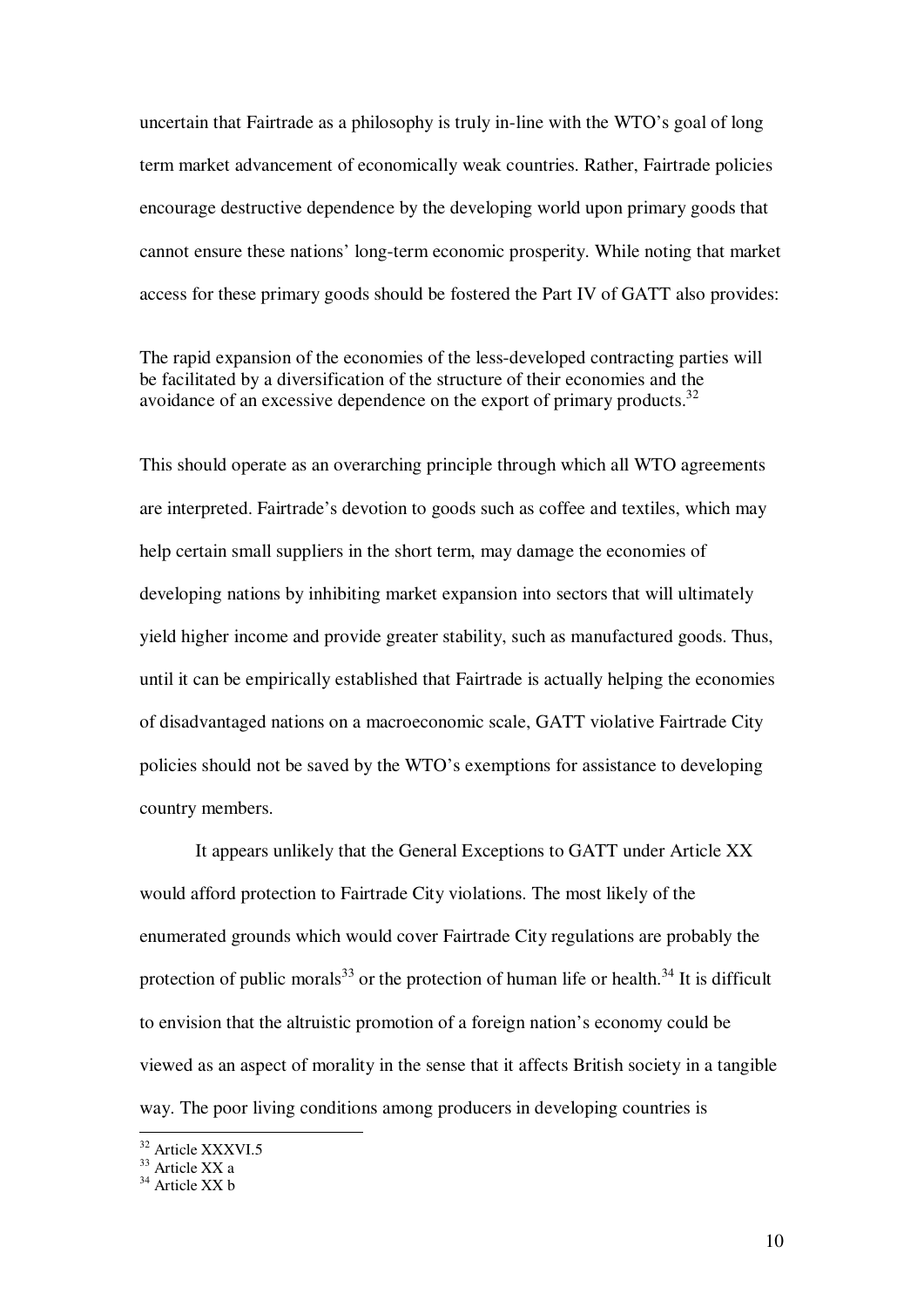conceivably a matter of human health but only in the worst cases where disease or famine has resulted from low income. Fairtrade goods do not yet appear to have been sourced from prison labour such that subsection e) would not apply. It is possible that Fairtrade goods such as coffee might fit within exceptions for intergovernmental commodity agreements<sup>35</sup> but this would offer no justification for goods such as jewellery or hand crafts. In noting that it is unclear which of the General Exceptions would apply to Fairtrade programs, Carlos Lopez-Hurtado observes that 'the limited number of social policies enumerated in Article XX restricts the potential of that provision as a justification for social labelling regulations that are otherwise inconsistent with substantive provisions of the GATT.<sup>36</sup> Even if one of these categories could be stretched to encompass Fairtrade, these exceptions would still be subject to the chapeau of Article XX which prohibits arbitrary or unjustifiable discrimination between countries where the 'same conditions prevail.' As suggested above, poor living standards exist within in the developed world yet these nations are excluded from the Fairtrade regime such that the General Exceptions could not apply.

### **F) Labelling**

-

Article IX of the GATT asserts that any labelling requirements imposed by Members should be as minimal as possible and done on a MFN basis. Accordingly any differentiation among 'like' products based on their source through marks of origin – as in Fairtrade City labelling – would seem to be illegal from a WTO perspective. However in *US Import Restrictions on Tuna*<sup>37</sup>, a GATT panel found that voluntary

 $35$  Article XX h. A discussion of the International Coffee Agreement is beyond the scope of this article. See Draeger above note 2 and M Foli 'International Coffee Agreements and the Elusive Goal of Price Stability' 4 Minn J of Global Trade 79 (1995).

<sup>&</sup>lt;sup>36</sup> C Lopez-Hurtado "Social Labelling and WTO Law" 5 Journal of International Economic Law 719 at 732.

<sup>37</sup> 31 ILM 1991 pp 1598-623 (unadopted) [hereinafter *Tuna I*].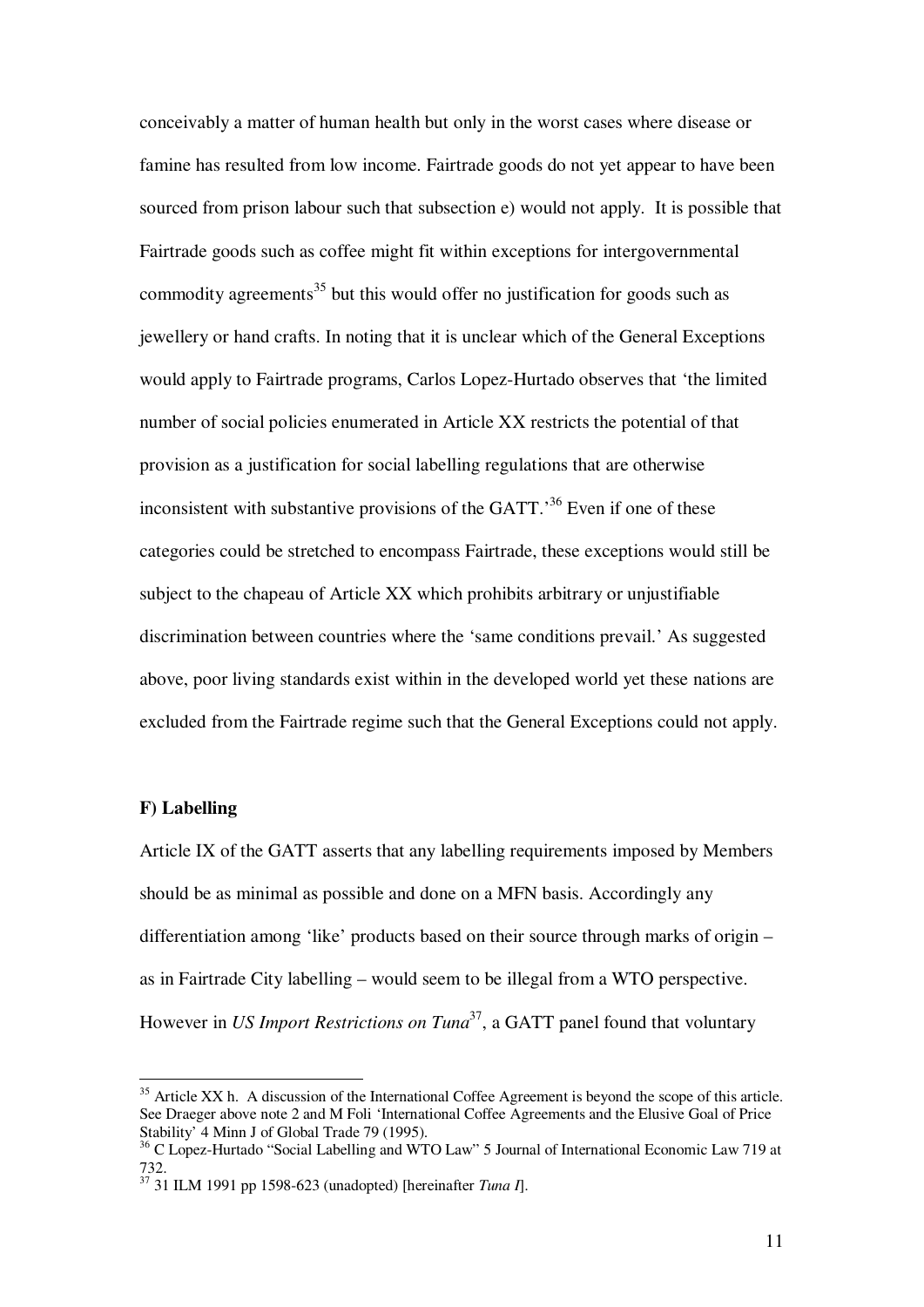labelling schemes which restrict sales based on consumer choice (in that case labelling tuna 'Dolphin Safe') did not violate the MFN requirement of Article IX because they applied to all countries who caught tuna in a particular part of the ocean and therefore did not distinguish between country of origin. It is unclear whether such a ruling could be extended to Fairtrade labelling because advantages engendered by Fairtrade City measures are not strictly the result of consumer preference but a government choice to make a particular type of product more accessible to consumers primarily through advertising. Moreover, as we have seen, Fairtrade does indirectly distinguish between country of origin as it is a label which is only available to producers in the developing world.

 There should be some concern that voluntary social labels such as Fairtrade are based upon a good's process or production method (PPM) rather than on the characteristics of the product itself. However it is unclear whether regulations governing PPMs (such as labour standards) can be challenged under the substantive provisions of the GATT or under the Code of Standards of the Agreement on Technical Barriers to Trade.<sup>38</sup> Under the latter agreement, any regulation must not constitute an 'un-necessary obstacle to trade.' Carlos Lopez-Hurtado argues that even if labels that denote PPMs are subject to the TBT Agreement 'an origin neutral label that works primarily as a market tool to inform and coordinate consumer preferences is one of the least restrictive mechanisms one could possibly imagine.'<sup>39</sup> Still, Fairtrade City programs involve more than merely promoting the adoption of labels but provide free advertising and government purchasing which may transgress the as yet undefined concept of 'reasonable measures' under the TBT.

<sup>38</sup> Lopez-Hurtado contrasting *Tuna I* and *Korea-Measures Affecting Imports of Fresh, Chilled and Frozen Beef* AB WT/DS161/AB/R (10 Jan 2001), above note 36 at 735-736.

<sup>&</sup>lt;sup>39</sup> Referring to government policies in Belgium similar to those of Fairtrade City, ibid at 742.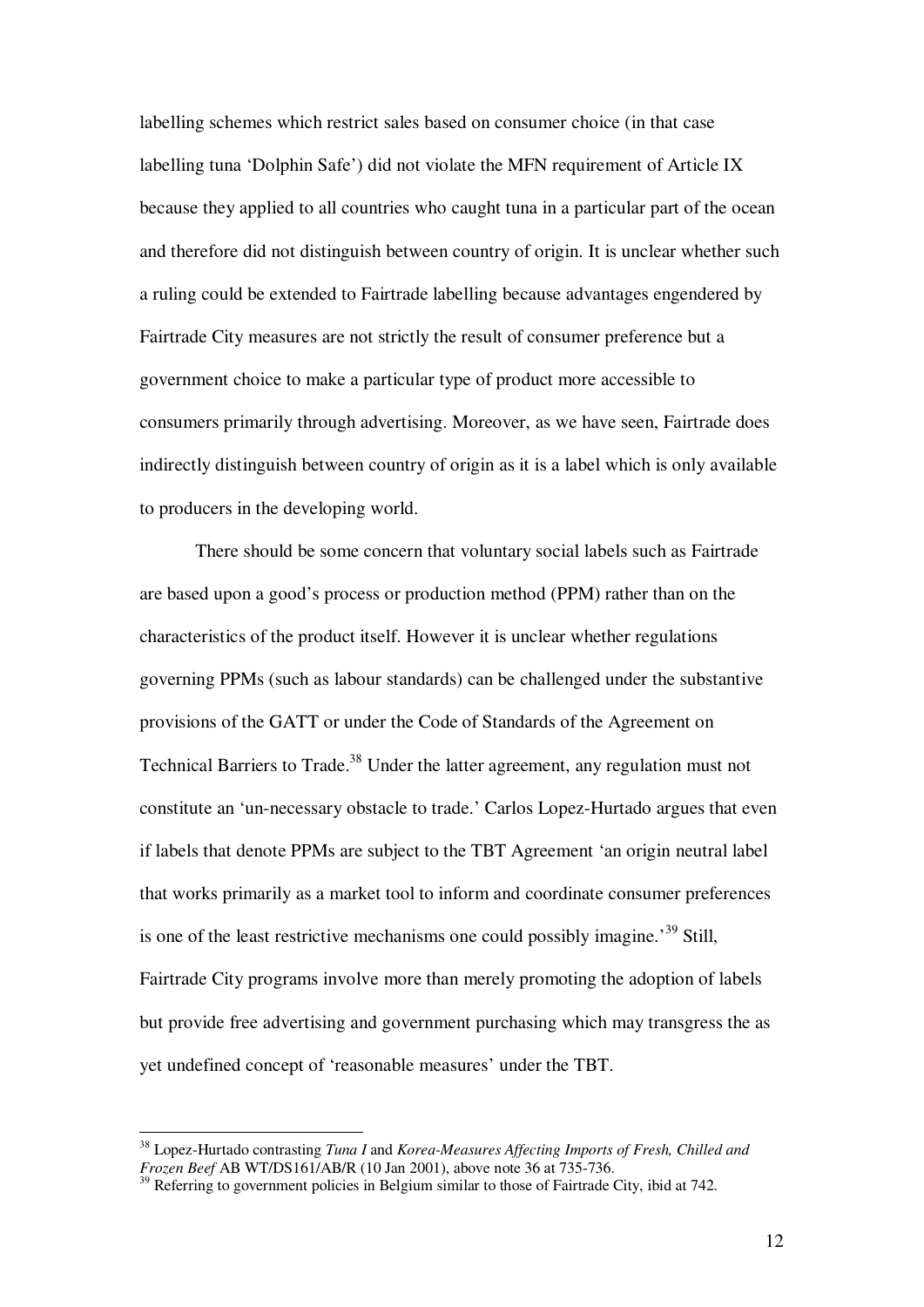### **G) Government Procurement**

Currently one expectation of becoming a Fairtrade city is the 'lawful' exploration of procurement from Fairtrade sources.<sup>40</sup> As Fairtrade City policies are the result of actions by government bodies, an obvious issue raised is the WTO's plurilateral Government Procurement Agreement which requires transparency and nondiscrimination in government purchasing (including purchasing by most local governments) from international suppliers. $41$  However it is unlikely that small local council purchases like coffee for meetings would meet the relatively high monetary thresholds of the GPA such that the agreement's MFN obligations would not be engaged. Still, should larger government agencies in the UK choose to adopt Fairtrade City type policies in the future involving more costly procurement, for example Fairtrade clothing for postal workers uniforms, then the open tendering processes mandated by the GPA would have to be observed, unless that agreements' exceptions for developing country suppliers were to apply to Fairtrade goods.

#### **H) Conclusion**

-

The extent of the injury sustained by non-Fairtrade producers at the hands of Fairtrade Cities might well be negligible given the relatively small quantity of goods sold in small Fairtrade shops throughout the UK. Perhaps a more serious problem is the perception of unfairness engendered by local governments' favouritism towards certain goods that is clearly antithetical to the principles of free trade encapsulated by the WTO. Absent a quantifiable injury, the identification of which would require additional investigation, the formal Dispute Settlement mechanism of the WTO would be difficult to engage and therefore consultations through the WTO forum may be the

<sup>&</sup>lt;sup>40</sup> "Fairtrade Newcastle" <http://www.newcastle.gov.uk/fairtrade.nsf/a/newcastle> (June 2006). Note that the lawfulness of the other requirements seems to be irrelevant.

<sup>&</sup>lt;sup>41</sup> Government Procurement Agreement, Article III